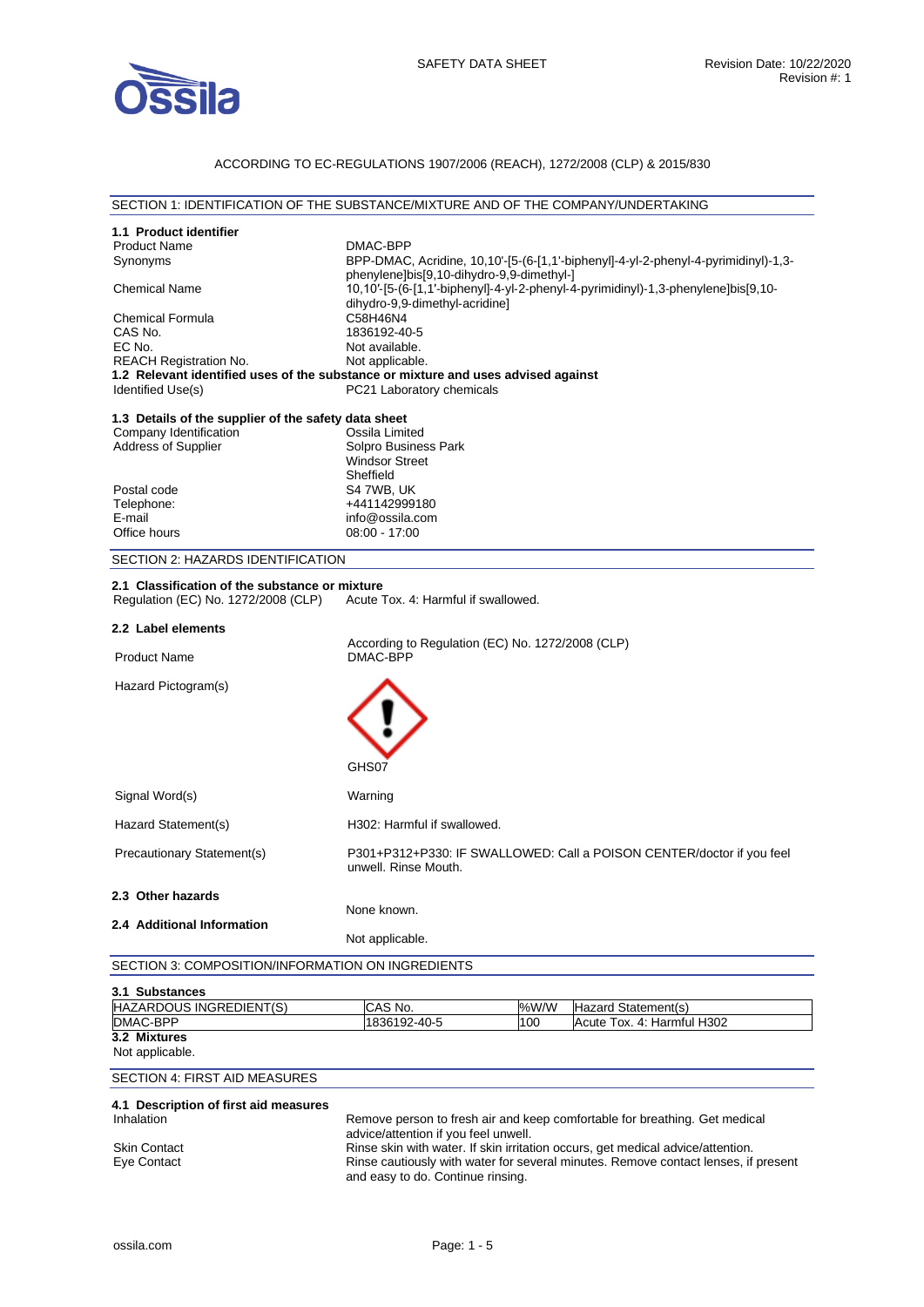

| Ingestion<br>4.2 Most important symptoms and effects, both acute and delayed                                                                                                                            | Rinse out mouth with water. Get medical advice/attention if you feel unwell.<br>SECTION 11: Most important symptoms and effects, both acute and delayed<br>4.3 Indication of any immediate medical attention and special treatment needed<br>Treat symptomatically.                                                                                      |
|---------------------------------------------------------------------------------------------------------------------------------------------------------------------------------------------------------|----------------------------------------------------------------------------------------------------------------------------------------------------------------------------------------------------------------------------------------------------------------------------------------------------------------------------------------------------------|
| <b>SECTION 5: FIREFIGHTING MEASURES</b>                                                                                                                                                                 |                                                                                                                                                                                                                                                                                                                                                          |
| 5.1 Extinguishing media<br>Suitable Extinguishing media<br>Unsuitable extinguishing media<br>5.2 Special hazards arising from the substance or mixture<br>5.3 Advice for firefighters                   | As appropriate for surrounding fire.<br>As appropriate for surrounding fire.<br>May decompose in a fire, giving off toxic and irritant vapours.<br>Fire fighters should wear complete protective clothing including self-contained<br>breathing apparatus.                                                                                               |
| SECTION 6: ACCIDENTAL RELEASE MEASURES                                                                                                                                                                  |                                                                                                                                                                                                                                                                                                                                                          |
| 6.1 Personal precautions, protective equipment and emergency procedures<br>6.2 Environmental precautions<br>6.3 Methods and material for containment and cleaning up<br>6.4 Reference to other sections | Provide adequate ventilation. Wear protective clothing as per section 8.<br>Avoid release to the environment.<br>Sweep up spilled substance but avoid making dust. Use vacuum equipment for<br>collecting spilt materials, where practicable. Dispose of contents in accordance with<br>local, state or national legislation.<br>See Also Section 8, 13. |
| SECTION 7: HANDLING AND STORAGE                                                                                                                                                                         |                                                                                                                                                                                                                                                                                                                                                          |
| 7.1 Precautions for safe handling<br>7.2 Conditions for safe storage, including any incompatibilities<br>Storage temperature<br>Storage life<br>Incompatible materials<br>7.3 Specific end use(s)       | Avoid breathing dust/aerosols. Use only in a well-ventilated area. Wear protective<br>clothing as per section 8.<br>Store in a well-ventilated place. Keep container tightly closed.<br>Ambient.<br>Light sensitive. Store in the dark.<br>None known.<br>Not known. See Section: 1.2.                                                                   |
| SECTION 8: EXPOSURE CONTROLS/PERSONAL PROTECTION                                                                                                                                                        |                                                                                                                                                                                                                                                                                                                                                          |
|                                                                                                                                                                                                         |                                                                                                                                                                                                                                                                                                                                                          |

#### **8.1 Control parameters**

8.1.1 Occupational Exposure Limits

No Occupational Exposure Limit assigned.

| Occupational Exposure Limits              |              |            |                         |            |                           |      |
|-------------------------------------------|--------------|------------|-------------------------|------------|---------------------------|------|
| SUBSTANCE.                                | ICAS No.     | LTEL (8 hr | LTEL (8 hr              | STEL (ppm) | STEL (mg/m <sup>3</sup> ) | Note |
|                                           |              | TWA ppm)   | TWA ma/m <sup>3</sup> ) |            |                           |      |
| DMAC-BPP                                  | 1836192-40-5 |            |                         |            |                           |      |
| $\mathbf{D}$ and $\mathbf{D}$<br><b>C</b> |              |            |                         |            |                           |      |

Region EU

United Kingdom Source EU Occupational Exposure Limits UK Workplace Exposure Limits EH40/2005 (Third edition, published 2018)

## **8.2 Exposure controls**

8.2.1. Appropriate engineering controls Ensure adequate ventilation. A washing facility/water for eye and skin cleaning purposes should be present.

8.2.2. Personal protection equipment<br>Eye Protection

Wear eye protection with side protection (EN166).



Skin protection Wear protective clothing and gloves: Impervious gloves (EN 374).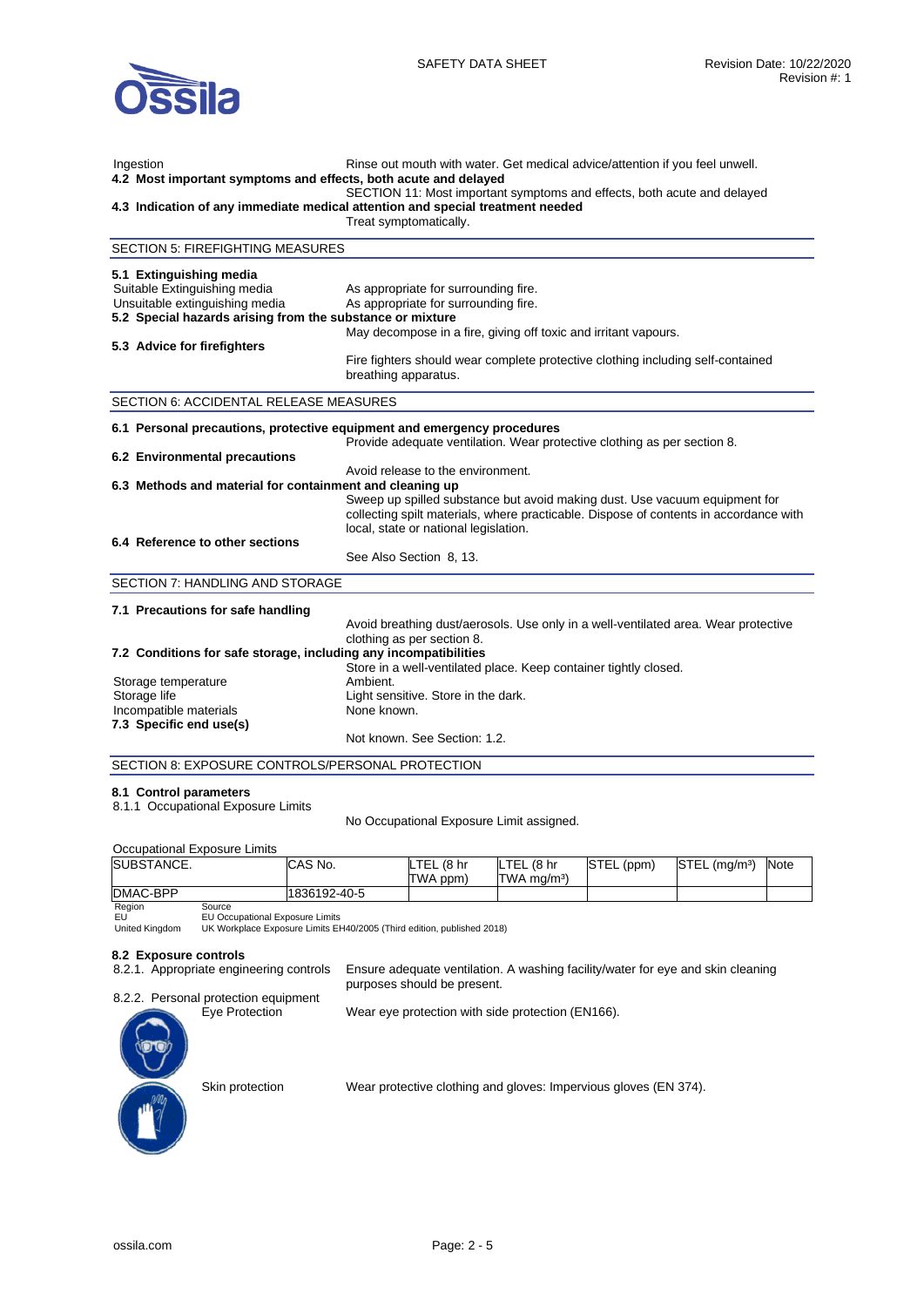



Respiratory protection A suitable mask with filter type A (EN14387 or EN405) may be appropriate.



Thermal hazards None known.

8.2.3. Environmental Exposure Controls Avoid release to the environment.

| SECTION 9: PHYSICAL AND CHEMICAL PROPERTIES |  |  |
|---------------------------------------------|--|--|
|---------------------------------------------|--|--|

| 9.1 Information on basic physical and chemical properties |                                                        |
|-----------------------------------------------------------|--------------------------------------------------------|
| Appearance                                                | Solid powder/crystals                                  |
|                                                           | Colour: Light yellow.                                  |
| Odour                                                     | Not known.                                             |
| Odour threshold                                           | Not known.                                             |
| рH                                                        | Not known.                                             |
| Melting point/freezing point                              | $Tg = 220 °C$ (lit.)                                   |
| Initial boiling point and boiling range                   | Not known.                                             |
| <b>Flash Point</b>                                        | Not known.                                             |
| Evaporation rate                                          | Not known.                                             |
| Flammability (solid, gas)                                 | Not known.                                             |
| Upper/lower flammability or explosive<br>limits           | Not known.                                             |
| Vapour pressure                                           | Not known.                                             |
| Vapour density                                            | Not known.                                             |
| Density (g/ml)                                            | Not known.                                             |
| Relative density                                          | Not known.                                             |
| Solubility(ies)                                           | Solubility (Water): Not known.                         |
|                                                           | Solubility (Other): Chlorobenzene, chloroform, toluene |
| Partition coefficient: n-octanol/water                    | Not known.                                             |
| Auto-ignition temperature                                 | Not known.                                             |
| Decomposition Temperature (°C)                            | Not known.                                             |
| Viscosity                                                 | Not known.                                             |
| Explosive properties                                      | Not known.                                             |
| Oxidising properties                                      | Not known.                                             |
| 9.2 Other information                                     |                                                        |
|                                                           | None.                                                  |

# SECTION 10: STABILITY AND REACTIVITY

| 10.1 Reactivity                         |                                            |
|-----------------------------------------|--------------------------------------------|
|                                         | None anticipated.                          |
| 10.2 Chemical Stability                 |                                            |
|                                         | Stable under normal conditions.            |
| 10.3 Possibility of hazardous reactions |                                            |
|                                         | Not known.                                 |
| 10.4 Conditions to avoid                |                                            |
|                                         | Not known.                                 |
| 10.5 Incompatible materials             |                                            |
|                                         | Not known.                                 |
| 10.6 Hazardous decomposition products   |                                            |
|                                         | No hazardous decomposition products known. |

# SECTION 11: TOXICOLOGICAL INFORMATION

| 11.1 Information on toxicological effects |                                   |
|-------------------------------------------|-----------------------------------|
| Acute toxicity - Ingestion                | Not classified.                   |
| Acute toxicity - Skin Contact             | Not classified.                   |
| Acute toxicity - Inhalation               | Not classified.                   |
| Skin corrosion/irritation                 | Causes skin irritation.           |
| Serious eye damage/irritation             | Causes serious eye irritation.    |
| Skin sensitization data                   | Not classified.                   |
| Respiratory sensitization data            | Not classified.                   |
| Germ cell mutagenicity                    | Not classified.                   |
| Carcinogenicity                           | Not classified.                   |
| Reproductive toxicity                     | Not classified.                   |
| Lactation                                 | Not classified.                   |
| STOT - single exposure                    | May cause respiratory irritation. |
| STOT - repeated exposure                  | Not classified.                   |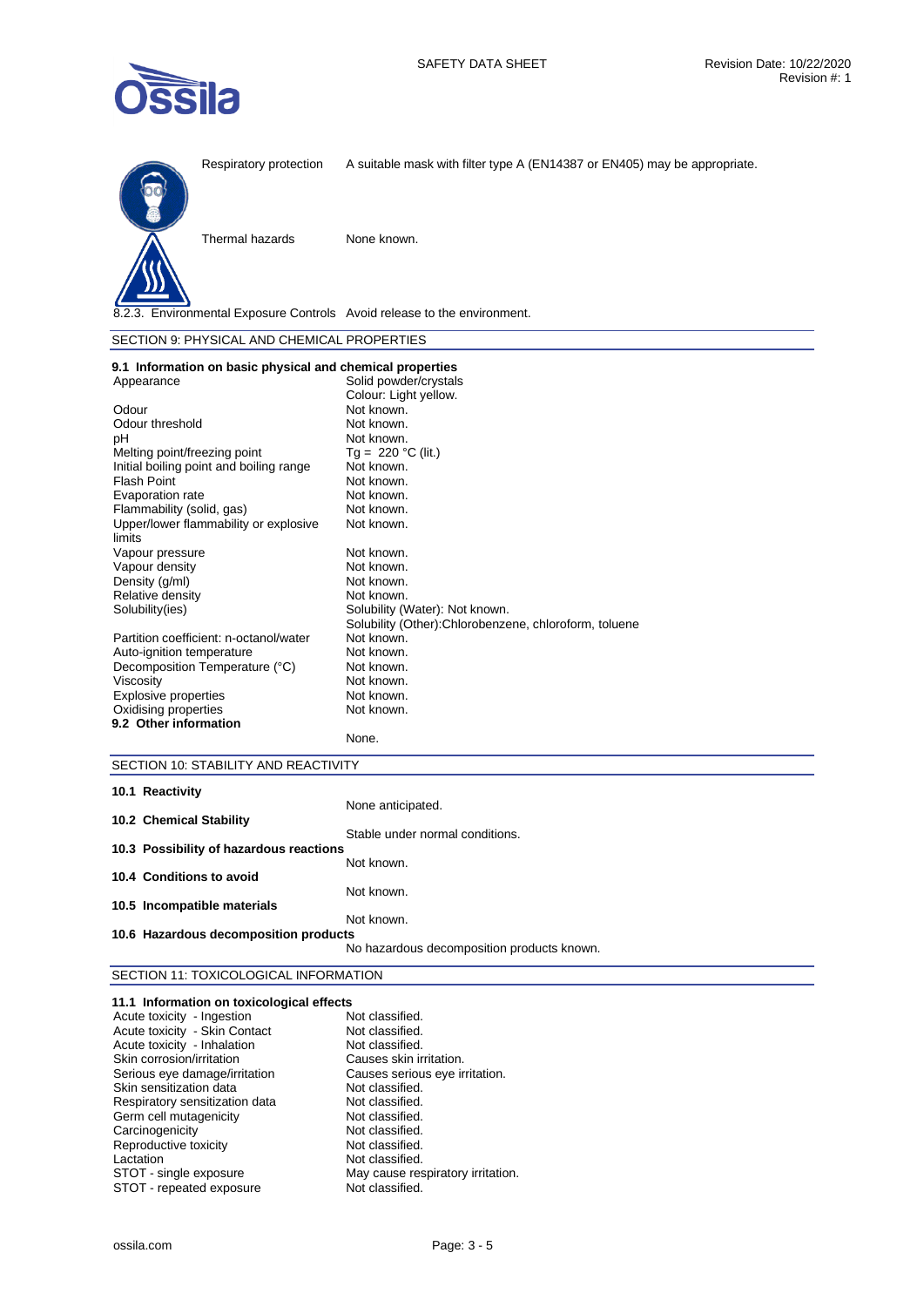

| Aspiration hazard<br>11.2 Other information                                                                                                                                                                                                                                                                                                                       | Not classified.                                                                                                                                                                                                                                                                                                                                           |  |  |
|-------------------------------------------------------------------------------------------------------------------------------------------------------------------------------------------------------------------------------------------------------------------------------------------------------------------------------------------------------------------|-----------------------------------------------------------------------------------------------------------------------------------------------------------------------------------------------------------------------------------------------------------------------------------------------------------------------------------------------------------|--|--|
|                                                                                                                                                                                                                                                                                                                                                                   | Not known.                                                                                                                                                                                                                                                                                                                                                |  |  |
| SECTION 12: ECOLOGICAL INFORMATION                                                                                                                                                                                                                                                                                                                                |                                                                                                                                                                                                                                                                                                                                                           |  |  |
| 12.1 Toxicity                                                                                                                                                                                                                                                                                                                                                     |                                                                                                                                                                                                                                                                                                                                                           |  |  |
| Toxicity - Aquatic invertebrates<br>Toxicity - Fish<br>Toxicity - Algae<br>Toxicity - Sediment Compartment<br><b>Toxicity - Terrestrial Compartment</b><br>12.2 Persistence and Degradation                                                                                                                                                                       | Not known.<br>Not known.<br>Not known.<br>Not classified.<br>Not classified.                                                                                                                                                                                                                                                                              |  |  |
| 12.3 Bioaccumulative potential<br>12.4 Mobility in soil                                                                                                                                                                                                                                                                                                           | Not known.<br>Not known.                                                                                                                                                                                                                                                                                                                                  |  |  |
| 12.5 Results of PBT and vPvB assessment                                                                                                                                                                                                                                                                                                                           | Not known.                                                                                                                                                                                                                                                                                                                                                |  |  |
| 12.6 Other adverse effects                                                                                                                                                                                                                                                                                                                                        | Not known.                                                                                                                                                                                                                                                                                                                                                |  |  |
|                                                                                                                                                                                                                                                                                                                                                                   | Not known.                                                                                                                                                                                                                                                                                                                                                |  |  |
| SECTION 13: DISPOSAL CONSIDERATIONS                                                                                                                                                                                                                                                                                                                               |                                                                                                                                                                                                                                                                                                                                                           |  |  |
| 13.1 Waste treatment methods                                                                                                                                                                                                                                                                                                                                      |                                                                                                                                                                                                                                                                                                                                                           |  |  |
| 13.2 Additional Information                                                                                                                                                                                                                                                                                                                                       | Dispose of contents in accordance with local, state or national legislation. Recycle<br>only completely emptied packaging. Normal disposal is via incineration operated by<br>an accredited disposal contractor. Send to a licensed recycler, reclaimer or<br>incinerator.<br>Disposal should be in accordance with local, state or national legislation. |  |  |
| SECTION 14: TRANSPORT INFORMATION                                                                                                                                                                                                                                                                                                                                 |                                                                                                                                                                                                                                                                                                                                                           |  |  |
| IATA/IMO/RID/ADR                                                                                                                                                                                                                                                                                                                                                  | Not classified as hazardous for transport.                                                                                                                                                                                                                                                                                                                |  |  |
| SECTION 15: REGULATORY INFORMATION                                                                                                                                                                                                                                                                                                                                |                                                                                                                                                                                                                                                                                                                                                           |  |  |
| European Regulations - Authorisations and/or Restrictions On Use<br>Candidate List of Substances of Very<br>High Concern for Authorisation<br>REACH: ANNEX XIV list of substances<br>subiect to authorisation<br>REACH: Annex XVII Restrictions on the<br>manufacture, placing on the market and<br>use of certain dangerous substances,<br>mixtures and articles | 15.1 Safety, health and environmental regulations/legislation specific for the substance or mixture<br>Not listed<br>Not listed<br>Not listed                                                                                                                                                                                                             |  |  |
| Community Rolling Action Plan (CoRAP) Not listed<br>Regulation (EC) N° 850/2004 of the<br>European Parliament and of the Council<br>on persistent organic pollutants                                                                                                                                                                                              | Not listed                                                                                                                                                                                                                                                                                                                                                |  |  |
| Regulation (EC) N° 1005/2009 on<br>substances that deplete the ozone layer<br>Regulation (EU) N° 649/2012 of the<br>European Parliament and of the Council<br>concerning the export and import of<br>hazardous chemicals<br><b>National regulations</b>                                                                                                           | Not listed<br>Not listed                                                                                                                                                                                                                                                                                                                                  |  |  |
| Other<br>15.2 Chemical Safety Assessment                                                                                                                                                                                                                                                                                                                          | Not known.                                                                                                                                                                                                                                                                                                                                                |  |  |
|                                                                                                                                                                                                                                                                                                                                                                   | A REACH chemical safety assessment has not been carried out.                                                                                                                                                                                                                                                                                              |  |  |
| SECTION 16: OTHER INFORMATION                                                                                                                                                                                                                                                                                                                                     |                                                                                                                                                                                                                                                                                                                                                           |  |  |

The following sections contain revisions or new statements:

## **LEGEND**

Acronyms ADN : European Agreement concerning the International Carriage of Dangerous Goods by Inland Waterways